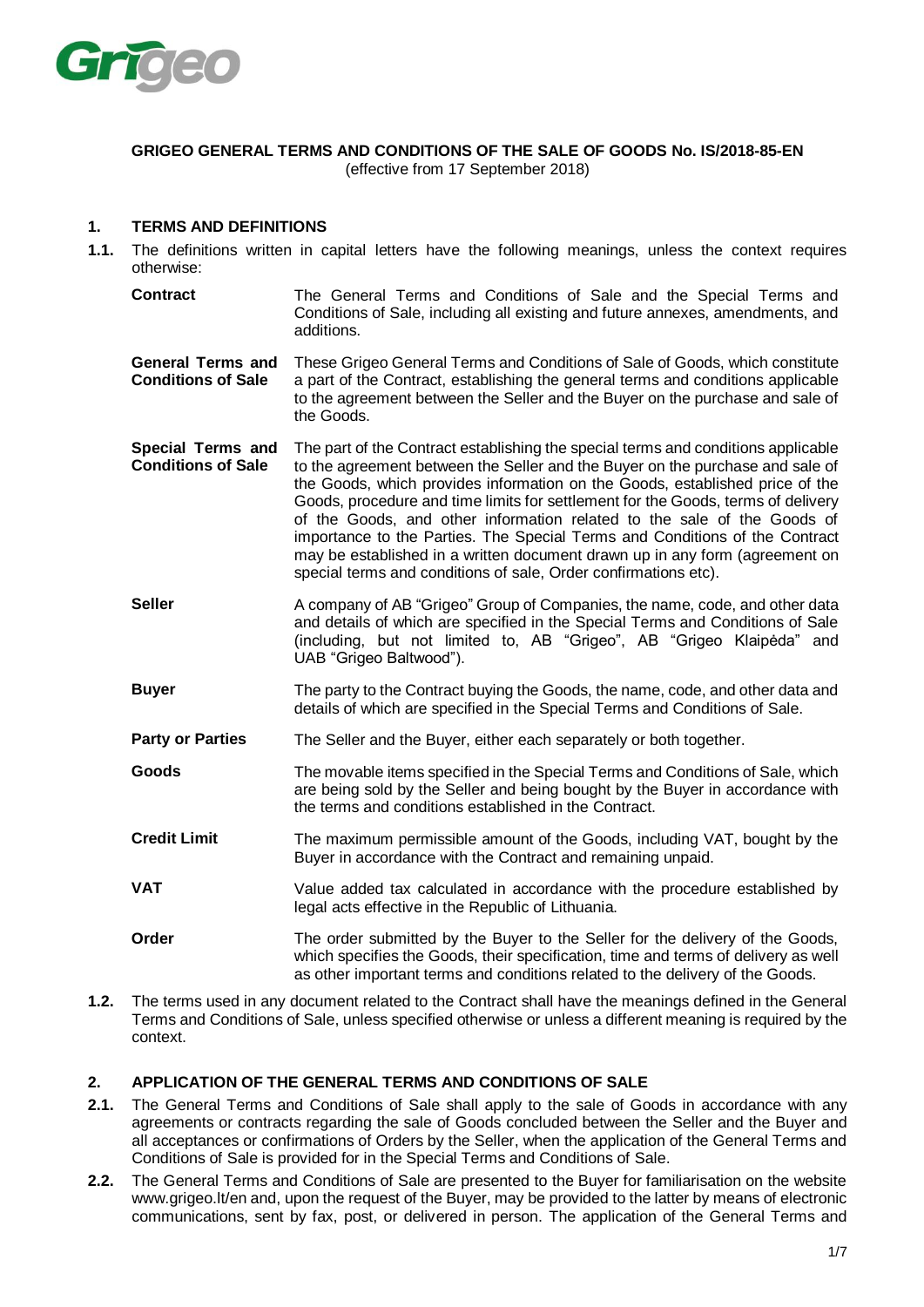Conditions of Sale shall not depend on whether the Parties have signed them. If the Parties wish so, the General Terms and Conditions of Sale may be signed and attached to the Special Terms and Conditions of Sale.

- **2.3.** Any amendments to the General Terms and Conditions of Sale or arrangements on the non-application of certain provisions of the General Terms and Conditions of Sale shall be drawn up in writing and signed by the authorised representatives of the Parties or explicitly acknowledged in writing by the Seller.
- **2.4.** In case of discrepancies or contradictions between the General Terms and Conditions of Sale and the Special Terms and Conditions of Sale, the Special Terms and Conditions of Sale shall apply.

## **3. SUBJECT MATTER OF THE CONTRACT**

**3.1.** By the Contract, the Seller shall undertake to sell and transfer to the Buyer the Goods by the right of ownership, and the Buyer shall undertake to accept the Goods and to pay for them the price established by the Parties in accordance with the terms and conditions, time limits, and procedure established in the Contract.

## **4. PROCEDURE OF ORDERING AND DELIVERY OF THE GOODS**

- **4.1.** The Goods shall be sold and transferred to the Buyer only in accordance with the Order submitted by the Buyer and confirmed by the Seller.
- **4.2.** The procedure and time limits for the submission and confirmation of orders are established in the Special Terms and Conditions of Sale.
- **4.3.** The terms and conditions, procedure and time limits for the delivery of the Goods to the Buyer are established in the Special Terms and Conditions of Sale.
- **4.4.** The Seller shall undertake to sell the ordered Goods and deliver them to the Buyer in accordance with the terms and conditions established in the Contract, annexes to the Contract and / or Orders confirmed by the Seller and / or Order confirmations.
- **4.5.** The Buyer shall undertake to timely accept the ordered Goods in accordance with the terms and conditions established in the Contract, annexes to the Contract and / or Orders confirmed by the Seller and / or Order confirmations.
- **4.6.** For the delivery of the Goods, the Seller may use reusable transportation packaging specified in the Special Terms and Conditions of Sale. The reusable transportation packaging shall not be transferred to the ownership of the Buyer and shall be returned to the Seller or the person specified by the latter in accordance with the procedure and within the time limits established in the Special Terms and Conditions of Sale, unless the Parties agree otherwise in the Special Terms and Conditions of Sale.
- **4.7.** The Goods shall be considered as have been transferred by the Seller and accepted by the Buyer when the authorised representative of the Buyer or the representative of the carrier of the Buyer signs CMR Consignment note for the Goods or another document wherein the fact of the transfer of the Goods is recorded.
- **4.8.** Representative of the Buyer must confirm the receipt of the Goods by his signature on the CMR Consignment Note, box 24. The confirmation shall contain the company name of the Buyer, surname and position of the signatory, date of signing.
- **4.9.** The right of ownership to the Goods as well the risk of accidental loss of or damage to the Goods shall pass to the Buyer from the moment when the Seller transfers the Goods to the Buyer.

### **5. REQUIREMENTS FOR THE GOODS**

- **5.1.** The Goods must comply with the requirements of the legal acts of the Republic of Lithuania and the requirements provided for in the Contract and annexes thereto.
- **5.2.** The quality of the Goods must comply with the standards, technology regulations approved by the Seller, specifications for the Goods, descriptions of the Goods, and requirements specified in the Special Terms and Conditions of Sale. The Seller may issue the Buyer with declarations of conformity (quality certificates) certifying the quality of the Goods.
- **5.3.** In case when packaging are sold in accordance with the Contract, the Seller shall represent that the Goods, as of the day of their delivery to the Buyer, will comply with the relevant requirements of Regulation (EC) No 94/62/EC of the European Parliament and of the Council of 20 December 1994 on packaging and packaging waste as last amended by the harmonised standards of the European Union (LST EN 13427-13432).
- **5.4.** The Seller represents hereby that the Goods intended to come into contact with food have been made in compliance with the requirements of the legal acts applied to products to come into contact with food as well as with the good manufacturing practice established in Commission Regulation (EC) No 2023/2006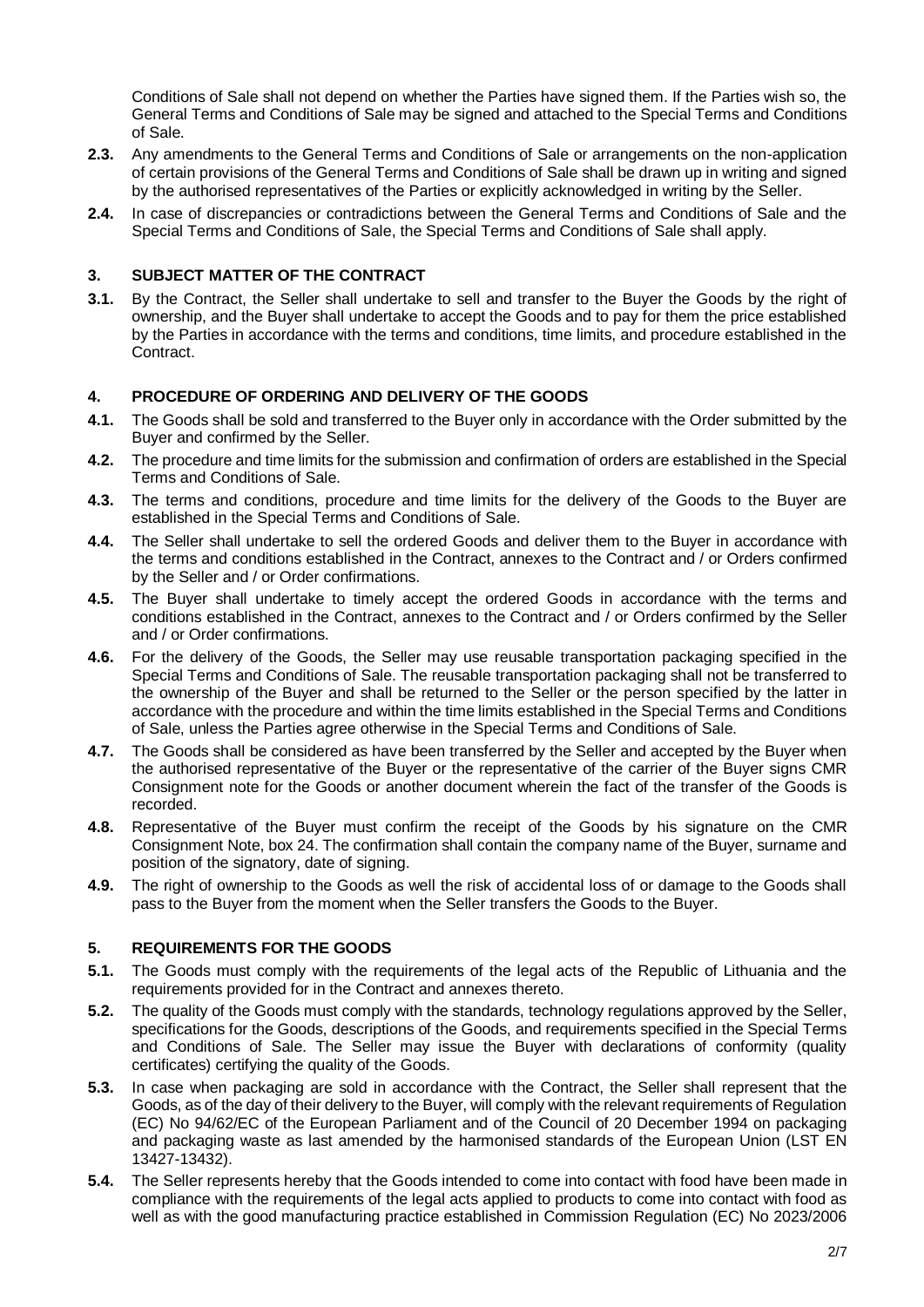of 22 December 2006 on good manufacturing practice for materials and articles intended to come into contact with food.

- **5.5.** The Buyer must check the quantity, range, completeness, and packaging of the Goods as well as to visually inspect whether the Goods meet the requirements established for them in the Contract at the moment of the delivery of the Goods to the Buyer. If the Buyer has detected obvious deficiencies of the Goods, he must indicate them in writing in the documents for the carriage of the Goods (CMR Consignment Note) when accepting the Goods and immediately inform the Seller in writing by lodging a claim.
- **5.6.** The Buyer must examine the quality of the Goods within 3 (three) months from the transfer of the Goods and, if he establishes that the Goods (a part of them) have latent (hidden) defects, he shall have the right to lodge, within 5 (five) calendar days from the examination of the quality of the Goods, claims against the Seller in respect of the latent (hidden) defects (deficiencies that could not been detected at the moment of delivery of the Goods) of the Goods sold.
- **5.7.** The claim in respect of the quality of the Goods must specify the delivered Goods, their identification number, date of delivery of the Goods and the deficiencies of the Goods and be attached with photographs of the Goods and the transport vehicle which has delivered the Goods, documents evidencing the claim as well as specify other circumstances.
- **5.8.** The claim in respect of the deficiencies of the Goods shall specify the delivered Goods, their identification number, date of delivery of the Goods and the deficiencies of the Goods and be attached with a photograph of the Goods and the transport vehicle which has delivered the Goods (in case of obvious defects detected at the moment of the delivery of the Goods to the Buyer), documents evidencing the claim as well as specify other circumstances.
- **5.9.** The Seller shall consider the claim of the Buyer within 14 (fourteen) calendar days from the moment of their receipt, unless the Parties agree otherwise in the Special Terms and Conditions of Sale. The Seller shall have the right to send his representative to the Buyer to examine the justification of the claims of the Buyer in respect of the quality of the Goods.
- **5.10.** The Buyer shall not have the right to lodge any claims in respect of the Goods to the Seller if he fails to meet the deadlines for the inspection of the quality of the Goods and/or time limits for the submission of claims as indicated above or is unable to provide the Goods to the Seller in order to assess the justification of the claims of the Buyer.
- **5.11.** The Seller shall be responsible for the deficiencies of the Goods if the Buyer proves that the deficiencies arose before the moment of the transfer of the Goods to the Buyer or due to any other reasons that emerged before the transfer of the Goods, which are the responsibility of the Seller.
- **5.12.** If the claims of the Buyer in respect of the quality of the delivered Goods are justified, the Buyer shall have the right to demand that the Seller should replace the Goods failing to meet quality requirements with the Goods of proper quality within the period established by agreement of the Parties or to reduce the payment for the Goods to the extent of the amount of the discount for the Goods failing to meet quality requirements.

# **6. PRICE OF THE GOODS AND SETTLEMENT PROCEDURE**

- **6.1.** The price of the Goods shall be specified in the Special Terms and Conditions of Sale.
- **6.2.** The Seller may demand the change of the currently effective prices of the Goods in case of change of factors affecting the price of the Goods. The Seller must inform the Buyer about the change of the price 14 (fourteen) calendar days before the planned date of the change of the price of the Goods, unless the Parties agree otherwise in the Special Terms and Conditions of Sale. The change of the price of the Goods shall be documented by a written agreement of the Parties and / or Order confirmations and / or fixed in invoices for the Goods. In case the Parties fail to reach agreement on new prices, the previous prices of the Goods shall be effective; however, in this case, the Seller shall have the right to refuse the delivery of the Goods.
- **6.3.** In accordance with the legal acts of the Republic of Lithuania, the Goods may be subject to a 0 percent VAT rate if they are supplied to a VAT payer registered in another member state of the European Union and shipped from the territory of the Republic of Lithuania to another member state of the European Union. The Goods may also be subject to a 0 percent VAT rate if the Buyer who is established outside the territory of the Republic of Lithuania and has no division in the territory of the Republic of Lithuania or, at the request of the latter, another person ships the Goods from the territory of the European Union.
- **6.4.** The Buyer shall undertake to pay for the Goods, in accordance with the procedure and within the time limit established in the Special Terms and Conditions of Sale, to the bank account specified by the Seller. Any claims related to the Goods do not release the Buyer from responsibility to duly and timely fulfil his payment obligations for the Goods in respect of which there are no disputes between the Parties.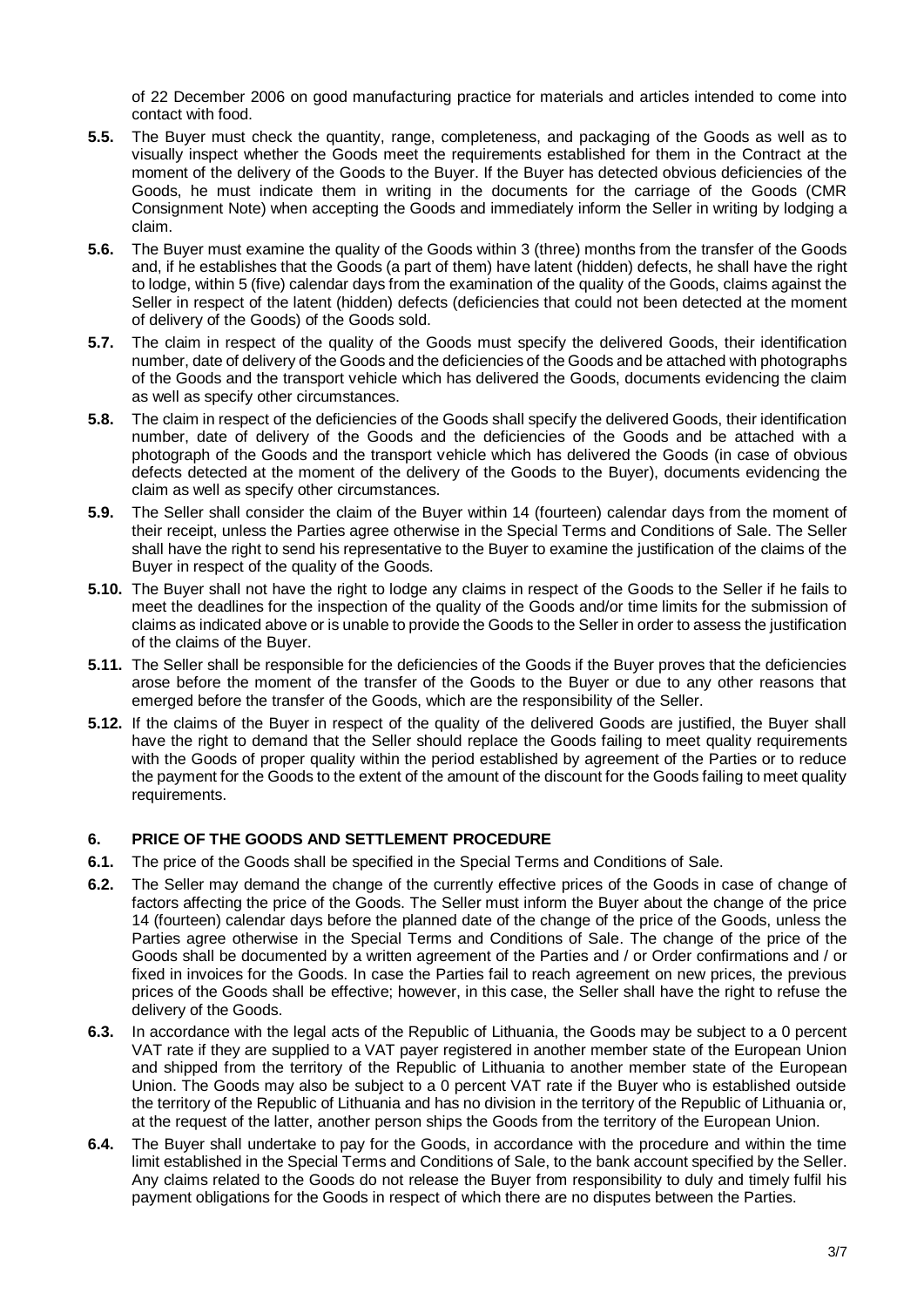- **6.5.** The time limit for settlement for the Goods shall be considered to have commenced from the day of the issue of the VAT invoice for the Goods. The Buyer shall be considered to have paid for the Goods when the money for the Goods is debited to the bank account of the Seller.
- **6.6.** The Seller may grant the Buyer a Credit Limit, the amount whereof shall be specified in the Special Terms and Conditions of Sale.
- **6.7.** The Seller may issue VAT invoices and credit invoices for the Goods and present them to the Buyer in an electronic format. The Buyer agrees hereby that no written VAT invoices and credit invoices (issued on a paper blank) for the Goods shall be presented to the Buyer. Electronic VAT invoices and credit invoices for the Goods shall be presented to the Buyer by the e-mail address indicated in the Special Terms and Conditions of Sale or indicated by the Buyer in other way. All electronic VAT invoices and credit invoices sent by the e-mail address indicated by the Buyer shall be considered to have been received at the moment of their sending.

## **7. REPRESENTATIONS, RIGHTS AND OBLIGATIONS OF THE PARTIES**

- **7.1.** The Seller represents hereby that the Seller is a legal person lawfully established, registered and operating in accordance with the laws of the Republic of Lithuania.
- **7.2.** The Buyer represents hereby that the Buyer is a legal person lawfully established, registered and operating in accordance with the laws of the place of establishment of the Buyer.
- **7.3.** The Buyer who is registered as a VAT payer in a member state of the European Union represents hereby that he is and operates as a person subject to tax and that as of the day of the conclusion of the Contract he has a valid VAT payer code indicated in the Special Terms and Conditions of Sale. The Buyer must immediately (within 24 hours from the moment when the fact referred to in this point becomes known) inform the Seller of his deregistration from the list of VAT payers. The Buyer shall provide this information to the Seller by the e-mail address indicated in the Special Terms and Conditions of Sale or by the e-mail address indicated by the Buyer on the website [www.grigeo.lt/en](http://www.grigeo.lt/en) if it is not specified in the Special Terms and Conditions of Sale.
- **7.4.** The Buyer whose registration address is other than in the European Union represents hereby that he is established outside the territory of the Republic of Lithuania and has no structural division (branch, permanent office) in the territory of the Republic of Lithuania.
- **7.5.** The representatives of the Parties represent hereby that they have all authorisations and the right to conclude and sign the Contract and to assume respective obligations on behalf of the Parties in accordance with the Contract.
- **7.6.** The Seller represents hereby that the Goods, as of the moment of the transfer of the Goods to the Buyer, will be possessed by the Seller by the right of ownership, the Goods will not be pledged or seized, no third parties will have any rights or claims in respect of the Goods, the Goods will not be object of any litigation, the right of the Seller to dispose of the Goods will not be denied or restricted, and there will be no other limitations of the possession, use, or disposal of the Goods.
- **7.7.** In case when the Seller manufactures the Goods in accordance with the individual needs of the Buyer, the Buyer represents hereby that the trademarks and other markings which have been provided by the Buyer for the execution of the Contract and which will be used to mark the Goods as well as the design, shape, and model of the packaging or other requirements presented by the Buyer for the Goods to be manufactured will not infringe any provisions of legal acts, any rights possessed by any third parties in respect of the trademarks and service marks, designs, inventions, any persons' copyrights, related rights, or other rights or lawful interests, or the rights to the name of a legal person or name and image of a natural person. The Buyer represents hereby that the entire responsibility for the infringement of the requirements provided for in this paragraph shall be borne by the Buyer.
- **7.8.** In case when the Goods in accordance with the Contract are supplied to the Buyer on terms EXW, FAS, FCA, FOB, CPT, CIP, CFR and / or CIF (pursuant to Incoterms 2010) with indication of the place of delivery in Lithuania, for the purpose of the execution of Clause 6.3 of the General Terms and Conditions of Sale, the Buyer shall undertake:
	- **7.8.1.** To ship the Goods delivered to him out from the territory of Lithuania to another member state of the European Union or from the territory of the European Union, when the Goods are supplied outside the territory of the European Union, immediately after the transfer of the right of disposal of the Goods to the Buyer. This condition shall be considered as have been fulfilled if the Buyer has shipped out the Goods using his own transport or hires another person who will ship out the Goods on behalf of the Buyer in accordance with the instruction of the Buyer. This condition shall not be considered to have been fulfilled properly if the Goods have been shipped out to another member state of the European Union or from the territory of the European Union, when the Goods are supplied outside the territory of the European Union, by a customer of the Buyer or any other person other than in accordance with an order of the Buyer.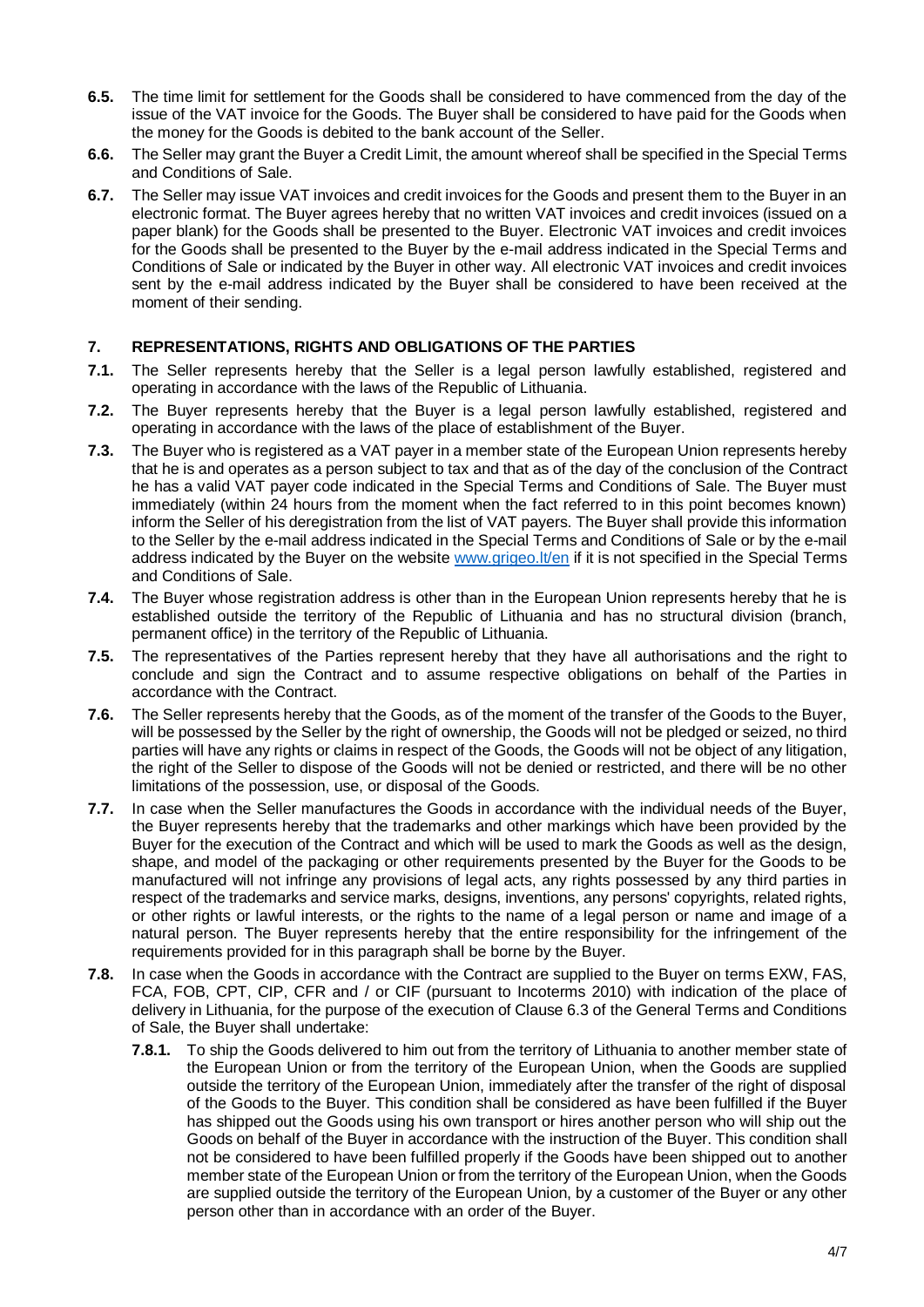- **7.8.2.** When the Goods are supplied to a VAT payer registered in another member state of the European Union, to declare the taxable value of the Goods acquired from the Seller in the VAT declaration for the respective tax period either in the member state of the European Union of the delivery of the Goods or in the member state of the VAT payer code of the Buyer.
- **7.8.3.** To transfer the right to dispose of the Goods as ownership to his customers other than in the territory of Lithuania or other than the territory of the European Union, when the Goods are supplied outside the territory of the European Union. Respectively, when selling the acquired Goods to his customers, the Buyer shall undertake not to use the terms EXW, FAS, FCA, FOB, CPT, CIP, CFR, and CIF (Incoterms 2010) with a reference to a place or address in Lithuania or a place or address in the European Union, when the Goods are supplied outside the territory of the European Union.
- **7.8.4.** Within 14 (fourteen) calendar days from the sale of the Goods, to provide the Seller with the following documents: copies of properly completed CMR Consignment Notes and order for transportation services or documents confirming the payment.
- **7.9.** The Buyer shall undertake to immediately provide any documents of the financial statements or other documents requested by the Seller in order to assess the solvency of the Buyer and the risk of the performance of obligations.
- **7.10.** The Buyer represents hereby that he is informed and does not object that the amounts receivable by the Seller in accordance with the Contract are or may be insured in a credit insurance company.
- **7.11.** The Buyer shall not have the right to exceed the Credit Limit granted to him and, having exceeded or where there is a probability of exceeding it upon the delivery of the Good, the Seller shall have the right not to supply the Goods in accordance with the Orders submitted by the Buyer and confirmed by the Seller until the amount of the indebtedness of the Buyer for the Goods no longer exceeds the amount of the granted Credit Limit.
- **7.12.** The Seller shall have the right to unilaterally reduce the granted Credit Limit or to cancel it, or to change the time limits for settlement for the Goods if the credit insurance company in which the credit limit of the Buyer is insured withdraws or reduces the credit limit granted to the Buyer or if the Buyer delays settlement for the sold Goods for more than 30 (thirty) days.
- **7.13.** For the purposes of the assessment of the solvency of the Buyer and the risk of the performance of obligations and management of debts, the Seller can receive information / data on the Buyer from firms providing creditworthiness assessment services, insurance companies providing credit insurance services as well as provide those firms with available information/data on the execution or improper execution of the pecuniary obligations of the Buyer under the Contract.
- **7.14.** If the Buyer fails to timely execute his pecuniary obligations under the Contract, the Seller shall have the right to provide data on the accrued debt to companies administering the debtor information system for the purpose of processing and, in this case, the respective companies shall have the right to process such data and to provide them to third parties that have a lawful interest.
- **7.15.** The Buyer shall not have the right to transfer his rights or obligations under the Contract to any third party without the prior written consent of the Seller.

# **8. RESPONSIBILITY OF THE PARTIES**

- **8.1.** The Party which has infringed the Contract must compensate the other Party for direct losses caused by the failure to perform or improper performance of the Contract. No indirect losses shall be compensated in accordance with this Contract.
- **8.2.** If the Buyer demands so, the Seller shall undertake to pay the Buyer a default interest of 0.05 percent to be calculated on the basis of the Goods that were not delivered in time for each day of delay in the delivery of the Goods.
- **8.3.** If the Seller demands so, the Buyer shall undertake to pay the Seller a default interest of 0.05 percent to be calculated on the basis of the outstanding amount for the Goods sold for each day of delay in payment for the Goods.
- **8.4.** If the Buyer has failed to properly fulfil the conditions provided for in Clauses 7.3, 7.4, and 7.8.1 to 7.8.4, the Buyer shall undertake to pay the Seller a penalty equal to 30 percent of the selling price of the sold Goods, in respect of which the envisaged obligations were not complied with. The amount of this penalty shall be considered to be the minimal damages of the Seller due to the unreasonably applied VAT rate of 0 percent. If the actual losses of the Seller are greater than the agreed amount of penalty, the Buyer shall undertake to compensate the whole amount of damages to the extent as they are not covered by the aforementioned penalty.
- **8.5.** Other rates of penalties for the failure to perform or improper performance of the obligations provided for in the Contract shall be specified in the Special Terms and Conditions of Sale.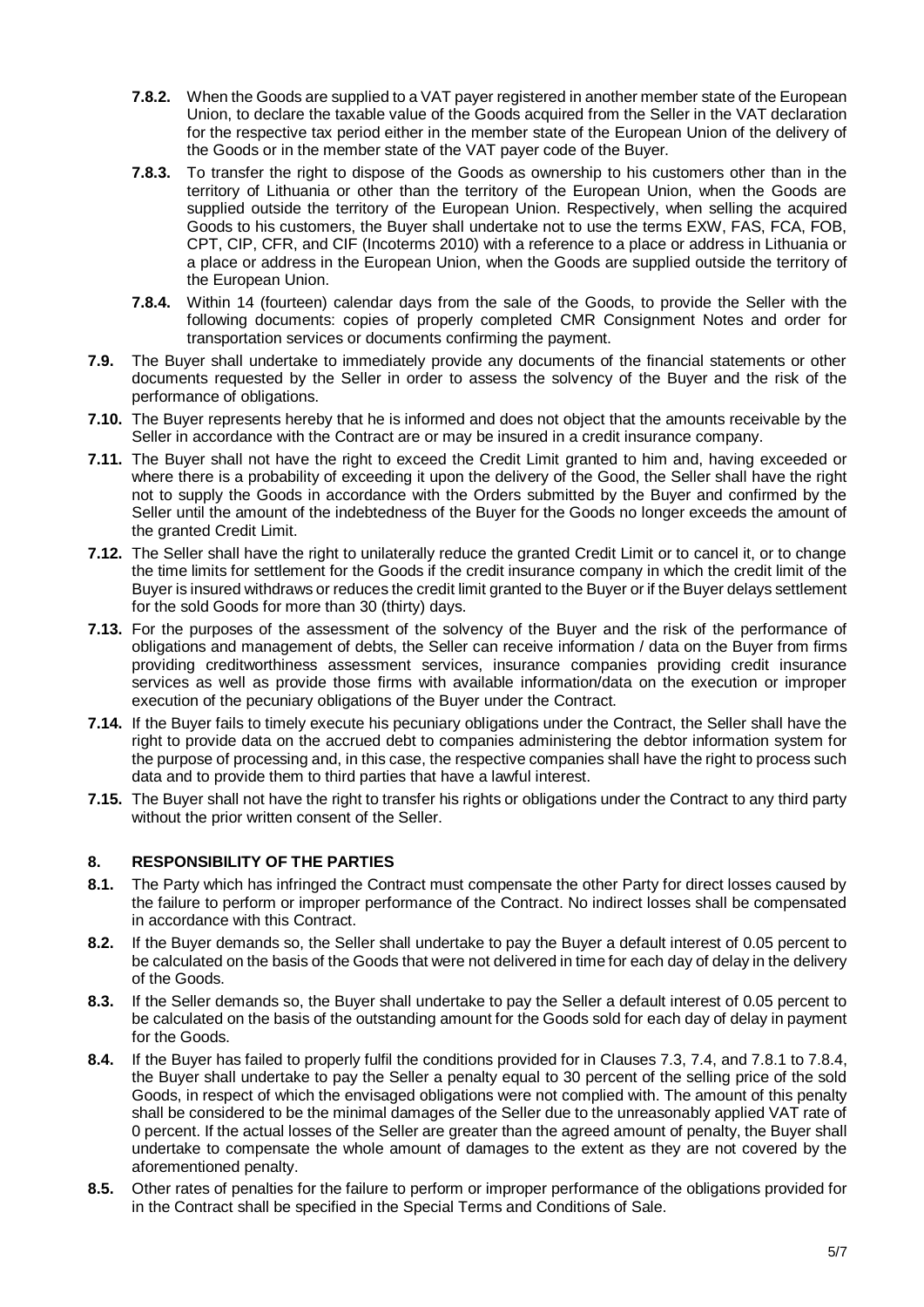- **8.6.** Payment of penalties in accordance with the Contract shall not release the Party from the duty to fulfil the respective obligation and shall not restrict the right of the Parties to exercise the other remedies provided for in the Contract or legal acts.
- **8.7.** The Party shall be released from responsibility for the failure to fulfil the Contract if it proves that the Contract has not been fulfilled due to circumstances which could not be controlled and reasonably foreseen at the time of the conclusion of the Contract, and that it could not prevent the occurrence of those circumstances or consequences thereof. Force majeure shall be understood as it is defined by the legal acts of the Republic of Lithuania. The unavailability of any goods required for the execution of the obligation, the Party to the Contract does not have necessary financial resources, or counterparts of the debtor breach their obligations shall not be considered to be force majeure circumstances.

## **9. PERSONAL DATA PROCESSING**

The parties, when executing the Contract, and processing received from each other personal data received from each other, including, but not limited to, names, contact details (work phone No., work emails, address of the employer), positions, etc. of employees, delegates, members of the management bodies and other representatives, undertake to comply with the Regulation (EU) 2016/679 of the European Parliament and of the Council of 27 April 2016 on the protection of natural persons with regard to the processing of personal data and on the free movement of such data, and repealing Directive 95/46/EC (General Data Protection Regulation) and other legal acts regulating processing of personal data.

- **9.1.** The parties undertake to inform each other in writing about each personal data breach relating to personal data provided by the other party, indicating the nature of the breach, the extent, the measures taken or recommended to reduce the negative consequences of the breach.
- **9.2.** The Parties confirm that personal data processing under the Contract is based on Article 6 Paragraph 1 points (b), (c) and (f) of the General Data Protection Regulation.
- **9.3.** When Parties provide each other personal data of their employees and (or) other natural persons that are involved in the implementation of the Contract, the Parties must:
	- **9.3.1.** duly inform all natural persons that are involved in the implementation of the Contract that their personal data may be transferred to another Party of the Contract and may be processed for the purposes of the execution of the Contract;
	- **9.3.2.** not to transfer any personal data of person who was not informed about such processing of his personal data;
	- **9.3.3.** duly respond to the reports of the other Party regarding the correction, deletion and / or restriction of processing of personal data of the employees and other representatives of the Party, that was transferred to the other Party for the purposes of the execution of the Contract;
	- **9.3.4.** to inform the other Party about the need to adjust, correct, delete personal data of their employees and / or other representatives or restrict processing of such data.
- **9.4.** Personal data submitted by one Party to the other Party shall be protected for the whole period of validity of the Contract and the minimum period of retention of the documents related to the execution of the Contract as set in the legal acts of the country of establishment of the Party and / or local legal acts of the Party.

### **10. APPLICABLE LAW AND PROCEDURE OF THE SETTLEMENT OF DISPUTES**

- **10.1.** The General Terms and Conditions of sale, as well as any Contracts and / or contractual obligations between the Seller and the Buyer related to the purchase and sale of the Goods shall be governed by the law of the Republic of Lithuania.
- **10.2.** Any disputes, differences or claims arising from or related to the General Terms and Conditions of sale and / or any Contracts and / or contractual obligations between the Seller and the Buyer related to the purchase and sale of the Goods, shall be finally settled in a competent court in Vilnius, the Republic of Lithuania.

# **11. VALIDITY AND TERMINATION OF THE CONTRACT**

**11.1.** The Contract shall enter into force on the day of its conclusion or on the day indicated in the Special Terms and Conditions of Sale and shall remain in force until the day indicated in the Special Terms and Conditions of Sale. If the Special Terms and Conditions of Sale do not specify the period of validity of the Contract, the Contract shall remain in force until the complete and proper fulfilment of the obligations of the Parties in accordance with the Contract.